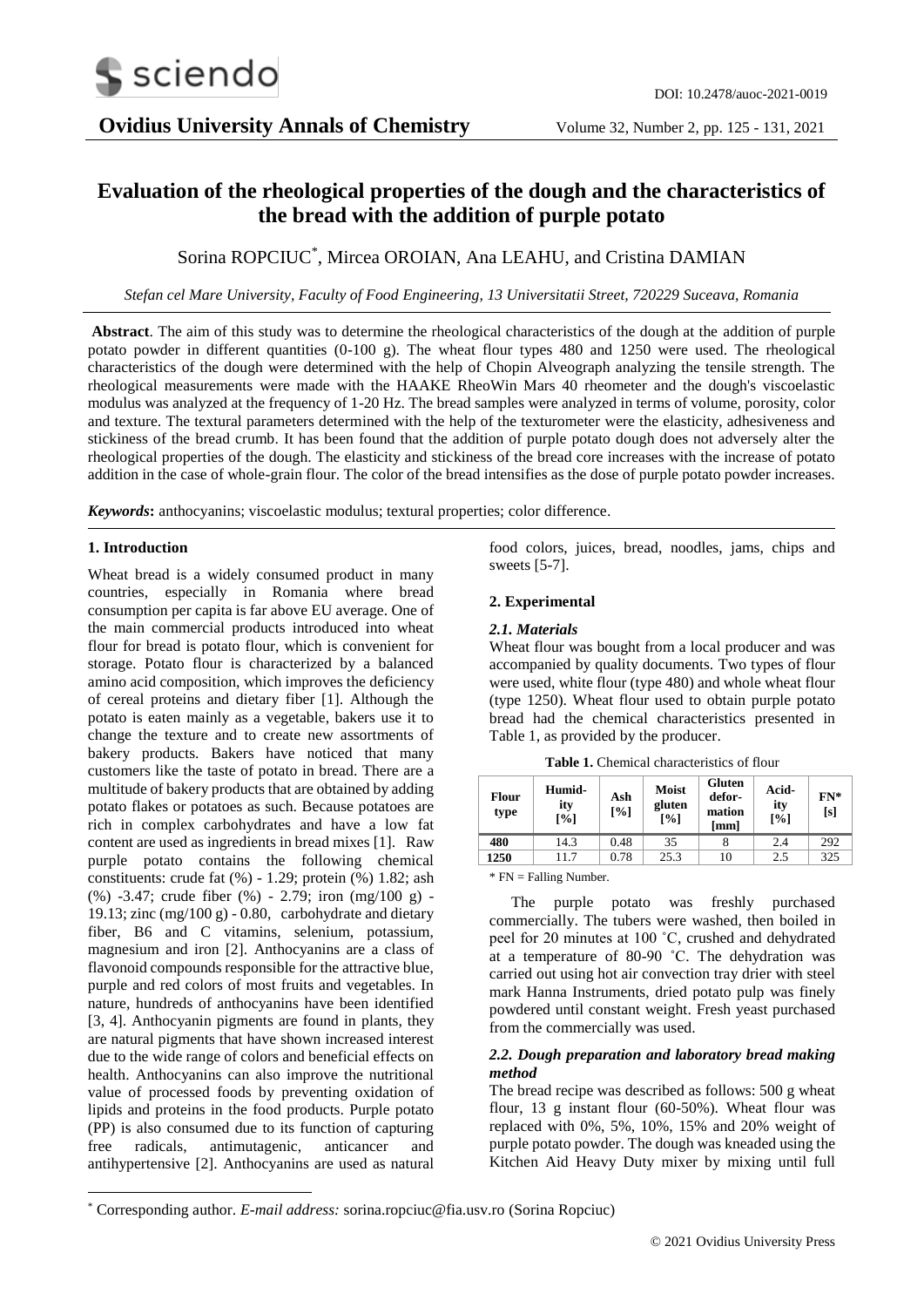dough development. The flour mixture was kneaded at low rotational speed until a homogeneous dough was obtained. The dough was divided into pieces of 550 g and was putted in a fermenting machine for 1 h at 30 ˚C and 85% relative humidity.

Baking was conducted at 180-200 ˚C; after baking, the bread was left to cool for 2 hours (day 0) and the textural characteristics were determined.

# *2.3. Dough properties*

# *2.3.1. Chopin Alveograph analyzing*

Alveographic method (SR ISO 5530-4 /2002) was used. The method is based on the tensile strength of a sheet of dough maintained to rest for a certain time and which, under the pressure of a stream of air, swells in the form of a growing bubble until it breaks [15].

#### *2.4. Rheological analysis*

The rheological analysis of the dough was performed on a dynamic rheometer (HAAKE RheoWin Mars 40, Germany). All measurements were performed at a temperature of 20 ˚C, using rotor / plate geometry with a rotor diameter of 40 mm and a gap of 2 mm.

The frequency range of 1–20 Hz and the temperature of 20  $\degree$ C were used for the elastic modulus (G') and the viscous modulus (G″). Frequency recovery tests were performed in the linear viscoelasticity range at constant stress 50 Pa. The whistle time was 60 s and the recovery stage was 180 s [16, 17].

#### *2.5. Evaluation of bread quality*

*2.5.1. Specific volume (SV).* The specific volume of bread shows the bread volume per unit weight and leavened gas retention capability within the dough mass [17-20]. Volume (mL) of bread was measured using the standard rape displacement method. The bread was weighed accurately and the volume was determined by replacing the rapeseed. The specific volume was calculated in relation to the volume and mass of the bread.

*2.5.2. Determination of the porosity and elasticity of the bread.* The porosity of the bread was determined by weighing a core cylinder cut from a 6 cm thick slice of bread, according SR 91:2007. The elasticity was determined by pressing the core of the bread and measuring its height, according SR 91:2007.

*2.5.3. Texture analysis.* The texture profile evaluation test aims to mimic the mastication process, which is run in the form of double compression cycles. Through this test a number of properties of the texture can be evaluated: hardness, springiness, cohesiveness, adhesiveness. The working principle consists in applying a tension on the dough samples, with the automatic recording of the resistance force that it opposes to the deformation. Through the software, the device was programmed to apply the tensile force to the double compression sample. Because it is a fermented dough, its deformation is considered at the first double, it has a tendency to return.

Compression was performed up to a displacement equal to 75% of the sample height with a pressing speed of 4 mm/s. The test parameters were as follows: 10.0 mm/s pre-test speed, 5.0 mm/s test speed, 5.0 mm/s posttest speed and 40% strain. Thus, the device software was programmed to record the forces and displacements as such as well as the calculation of the texture parameters derived from the integration of the two recorded parameters. All tests were carried out after the samples were cooled down for 2 h.

*2.5.4. Determining the color of the bread.* The color determination was performed with the Konica Minolta  $CR400 / 410$  colorimeter, the values  $L^*$  are determined. Three values are taken from the same sample, from different points, and their arithmetic mean was made.

*2.5.5. Sensory evaluation.* The sensory assessment of the purple potato bread was performed by a team of 10 experienced tasters using the scale method with a score between 1 and 5 points.

#### *2.6. Statistical analysis*

The results obtained were statistically processed using the XLSTAT program, version 2021 and statistical significance was determined at 0.05 levels ( $p \le 0.05$ ).

#### **3. Results and discussions**

#### *3.1. Influence of powder purple potato on alveograph dough rheological properties*

The addition of powder purple potato to wheat flour dough decreased the water absorption values (Table 2) which were 6.8% lower for the dough sample with 20% PP addition compared to the control.

| <b>Sample</b>                    | WA (%) | $P$ (mm) | $L$ (mm) | $W(10^{-4}J)$ | P/L  |
|----------------------------------|--------|----------|----------|---------------|------|
| S <sub>0</sub> _48 <sub>0</sub>  | 60     | 135      | 43       | 197           | 3.14 |
| S1_480                           | 58.6   | 41       | 49       | 85            | 1.21 |
| S <sub>2</sub> _480              | 57.2   | 52       | 43       | 69            | 0.84 |
| S3_480                           | 55.3   | 32       | 53       | 51            | 0.54 |
| S <sub>4</sub> _480              | 53.2   | 23       | 59       | 49            | 0.43 |
| S <sub>0</sub> _125 <sub>0</sub> | 60.4   | 143      | 26       | 179           | 5.5  |
| S1 1250                          | 59.4   | 113      | 25       | 109           | 4.35 |
| S <sub>2</sub> _1250             | 57.8   | 96       | 26       | 84            | 3.84 |
| S3_1250                          | 55.8   | 93       | 25       | 88            | 3.52 |
| S4 1250                          | 52.7   | 93       | 20       | 81            | 4.65 |

**Table 2.** The results of the alveographic curve parameters for the doughs obtained from flour F\_480 and F\_1250

WA = water absorption.

Alveograph parameters: P = tensile strength of the dough; L = extensibility; W = deformation energy of the dough. Sample: S0 (0% PP); S1 (5% PP); S2 (10% PP); S3 (15% PP); S4 (20%PP).

The alveographic results obtained for the doughs obtained from F480 and F1250 flour supplemented with

different percentages of purple potato powder, are presented in Table 1. The tensile strength of the dough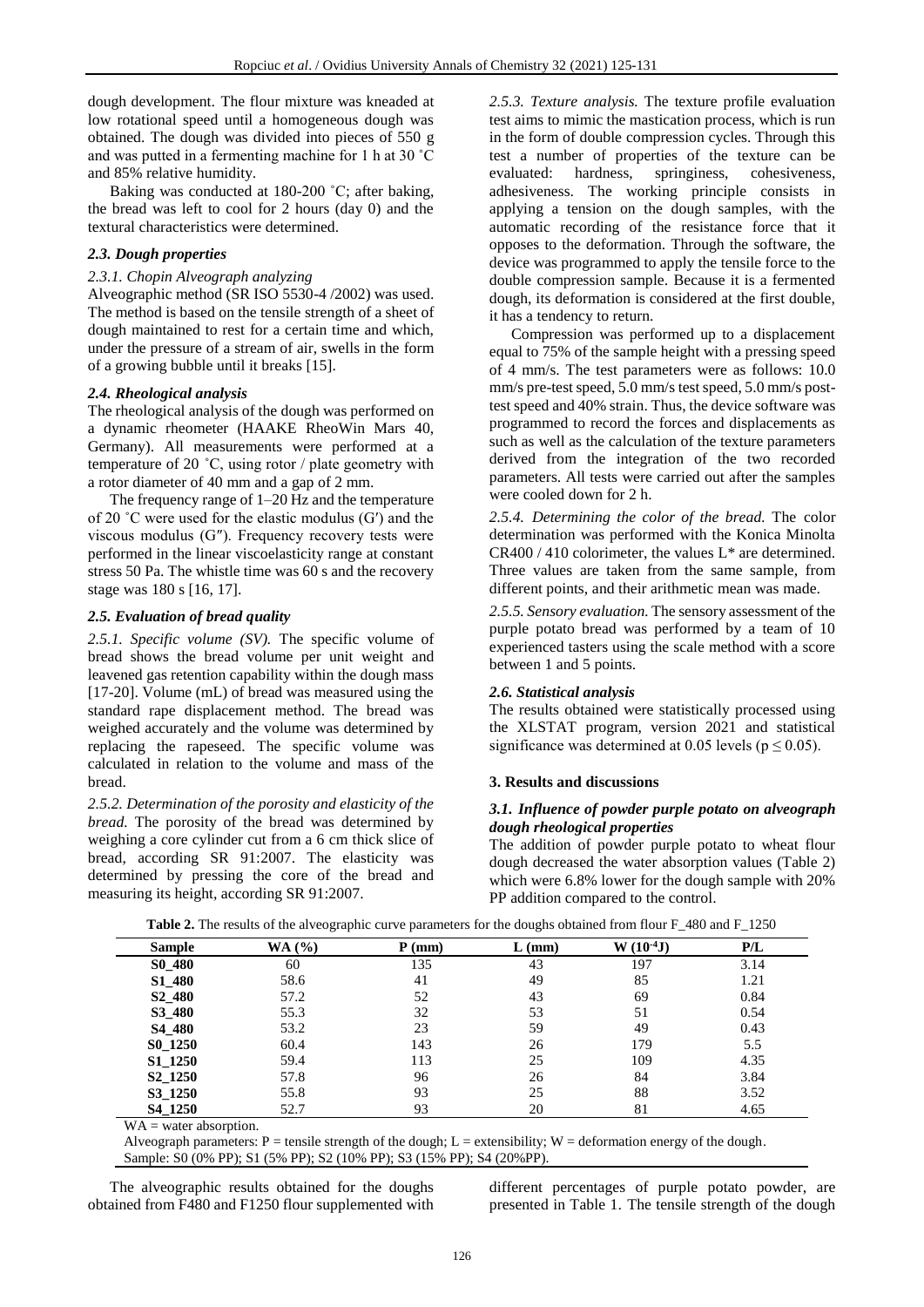increases with increasing potato dose. This is explained by the fact that the added potatoes replace the flour and the gluten content is reduced. The pasting properties of dough are related to the content of starch in amylose and the swelling power of starch. The content of starch increased and the content of gluten protein decreased with the addition of potato starch. The highest value is recorded in the control sample (S0\_480) being 135 compared to the value determined in sample 4 (S4\_480), which is 23. The same decreasing trend of tensile strength is noticed in type 1250 flour, but with a smaller difference between control sample and sample 4, with the addition of 20% purple potato. The increase in extensibility in the analyzed samples is explained by the fact that the dough contains more starch due to the addition of potatoes which increases its extensibility. The highest value is recorded in sample 4, being 59 compared to 43. The dough samples from flour 1250 show values of dough toughness between values 26 and 20. The value of extensibility increases when adding the dose of potato.

The deformation energy of the dough is influenced by the change in gluten in the dough. The energy value decreases as the dose of potatoes added increases. The data obtained show that the addition of starch to the dough reduces the elasticity of the dough, which means that the resistance of the dough to stretching decreases. The tensile strength / extensibility of the analyzed samples expresses the ratio between the elastic and viscous properties of the dough. The highest value is recorded in the control sample, of 3.14 compared to 0.43 in sample 4, being the highest dose of potato.

The hydrating capacity of the flour decreased as the dose of potato powder increased. The absorption of water in the flour mix decreases with the decrease of the amount of gluten by substituting wheat flour with potato flour.

Some researchers replaced wheat flour with potato flour in a proportion of 0-35% and found the same properties of the dough in terms of extensibility, viscosity and stickiness [21, 23, 24].

#### *3.2. Rheological properties of dough*

Figures 1-2 shows that the elastic modulus, G' and viscous the modulus, G'' of the dough decreased as the amount of starch increased. Test results showed that the addition of potatoes affected the viscoelasticity of the dough, which has predominantly viscous rheological characteristics. The rheological properties of the dough depends on the gluten and starch content and the granular structure of the starch [25]. The addition of potato starch decreased the overall gluten content. This weakened the structure of the dough and affected elasticity and fluidity, leading to an increase in viscous modulus and elastic modulus [26]. The decreasing trend of G' and G'' for potato dough is in line with previous research [27, 28].



**Figure 1.** Viscoelastic module for flour dough type 480



**Figure 2.** Viscoelastic module for flour dough type 1250



**Figure 3.** The creep recovery curve for flour dough type 480

Figure 3 describes the behavior of the viscoelastic characteristics of the dough with the ability to return to its initial structure after removing the applied stress. It can be seen that as the purple potato is added, the behavior of the dough increases. As the concentration of purple potato decreases, we implicitly observe a decrease in the maximum deformation and a deficiency in the elastic recovery [28]. Purple potato powder improves the extensibility and resilience of the 1250 flour dough for the addition of 5-15% potato powder (Figure 4). The lowest return capacity is noted in sample 4 (20% PP) which has the lowest return capacity.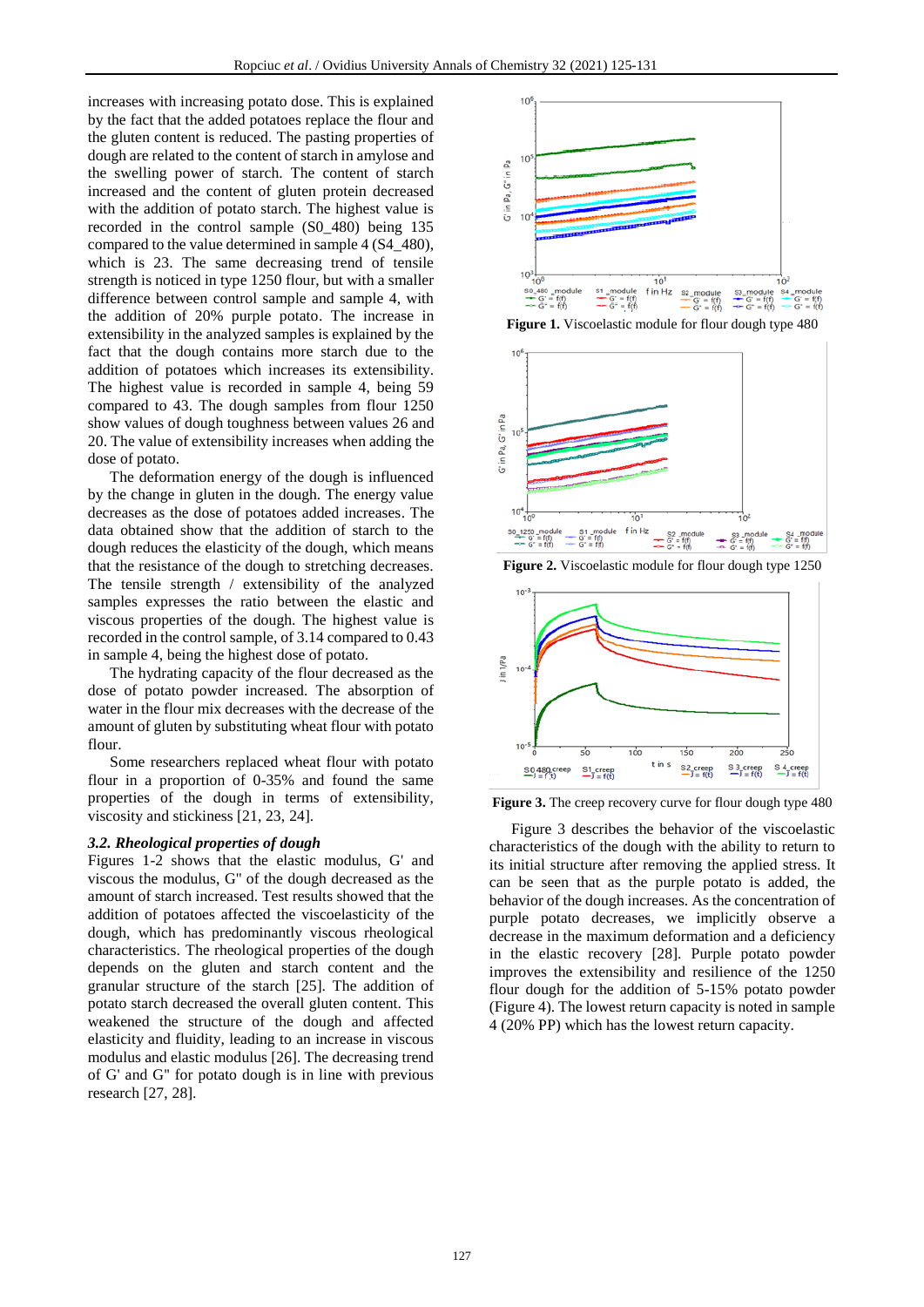

**Figure 4.** The creep recovery curve for flour dough type 1250

#### *3.3. Evaluation of bread quality*

The addition of potato powder significantly improves the volume of the bread (Table 3). The specific volume increases for high proportions of purple potato in flour 1250 and decreases with increasing percentage of potato powder in flour from type 480 flour. The bread obtained from 1250 flour is notable for a significant increase in volume compared to the control sample. The quality of the core is also greatly improved with the increase of the addition of potato powder [29].

| Table 3. Bread quality evaluation results |  |  |  |  |  |
|-------------------------------------------|--|--|--|--|--|
|-------------------------------------------|--|--|--|--|--|

| <b>Sample</b>                   | Specific volume $\text{cm}^3/100 \text{ g}$ | Porosity $(\% )$ | Elasticity $(\% )$ |
|---------------------------------|---------------------------------------------|------------------|--------------------|
| S <sub>0</sub> 48 <sub>0</sub>  | 257.64                                      | 65.17            | 87.5               |
| S <sub>1</sub> 48 <sub>0</sub>  | 264.82                                      | 73.86            | 75                 |
| S <sub>2</sub> 48 <sub>0</sub>  | 266.26                                      | 73.86            | 75                 |
| S3_480                          | 286.15                                      | 83.10            | 70                 |
| S <sub>4</sub> 48 <sub>0</sub>  | 273.84                                      | 98.05            | 50                 |
| S <sub>0</sub> 125 <sub>0</sub> | 219.78                                      | 92.29            | 58.82              |
| S1 1250                         | 270.68                                      | 84.40            | 66.67              |
| S <sub>2</sub> 1250             | 283.06                                      | 83.10            | 66.67              |
| S3 1250                         | 283.48                                      | 76.18            | 83.88              |
| S4 1250                         | 294.8                                       | 72.71            | 93.33              |

The increase in core elasticity is due to changes in pore structure that become larger and less compact compared to control samples. For both types of flour there is the same tendency to increase the porosity of the bread. Similar results were observed in other research on the microstructure and characteristics of bread with the addition of potato powder [27, 28].

# *3.4. The results of parameters of Texture Profile Analysis (TPA)*

The hardness of the bread core increases significantly as the proportion of purple potato added to all samples obtained from white flour increases (Table 4). The hardness of the core is low bread whole meal bread

obtained. Springiness in all bread samples shows constant value. The cohesiveness shows high but insignificant values as the percentage of potato powder increases. Previous research has shown that the textural properties of bread and dough have a positive relationship with protein content and quality of flour proteins. In this research the results obtained from the TPA parameters showed that the addition of potato powder showed a negative effect on the textural properties of white bread. This may be due to a lack of gluten in the potato powder. Gluten proteins are the main proteins in flour, which can form a network and give to dough unique viscoelastic properties.

**Table 4.** Bread texture analysis results

| <b>Sample</b>                  | <b>Hardness</b><br>[g] | <b>Springiness</b> | <b>Cohesiveness</b> | <b>Chewiness</b><br>[g] | <b>Adhesiveness</b><br>$[J]$ | <b>Resilience</b> |
|--------------------------------|------------------------|--------------------|---------------------|-------------------------|------------------------------|-------------------|
| S <sub>0</sub> 48 <sub>0</sub> | 391.5                  |                    | 0.79                | 328.1                   | $-0.9$                       | 2                 |
| <b>S1_480</b>                  | 600.4                  |                    | 0.81                | 571.5                   | $-1.2$                       | 2.3               |
| S <sub>2</sub> _480            | 609.4                  |                    | 0.83                | 554.7                   | $-1.6$                       | 2.1               |
| S3 480                         | 655.7                  |                    | 0.89                | 534.5                   | $-1.8$                       | 1.8               |
| S4 480                         | 614.5                  |                    | 0.89                | 516.6                   | $-3.0$                       | 2.2               |
| <b>S0_1250</b>                 | 414.1                  |                    | 0.89                | 383.6                   | $-0.01$                      | 2.3               |
| <b>S1_1250</b>                 | 294.6                  |                    | 0.88                | 373.3                   | $-0.05$                      | 2.2               |
| S2 1250                        | 361.3                  |                    | 0.88                | 314.6                   | $-1.33$                      | 1.9               |
| S3 1250                        | 254.3                  |                    | 0.85                | 226.7                   | $-1.61$                      | 1.2               |
| S 1250                         | 146.3                  |                    | 0.85                | 133.2                   | $-1.88$                      | 1.2               |

#### *3.5. Bread color results*

The bread samples were analyzed from the point of view of the color spectrum and the color intensity of the bread core when increasing the percentage of purple potato powder. There is an increase in the difference in brightness  $( \Delta L)$  when increasing the dose of powder added both for the samples of white flour bread and for

bread with type 1250 flour. The white bread samples did not show an intense purple color trend but were in the same bread color scale for which 1250 flour was used. The color trend was similar for both types of flour. Figure 5 shows the results obtained in determining the brightness variation in the bread samples with white flour and whole wheat flour. The addition of potato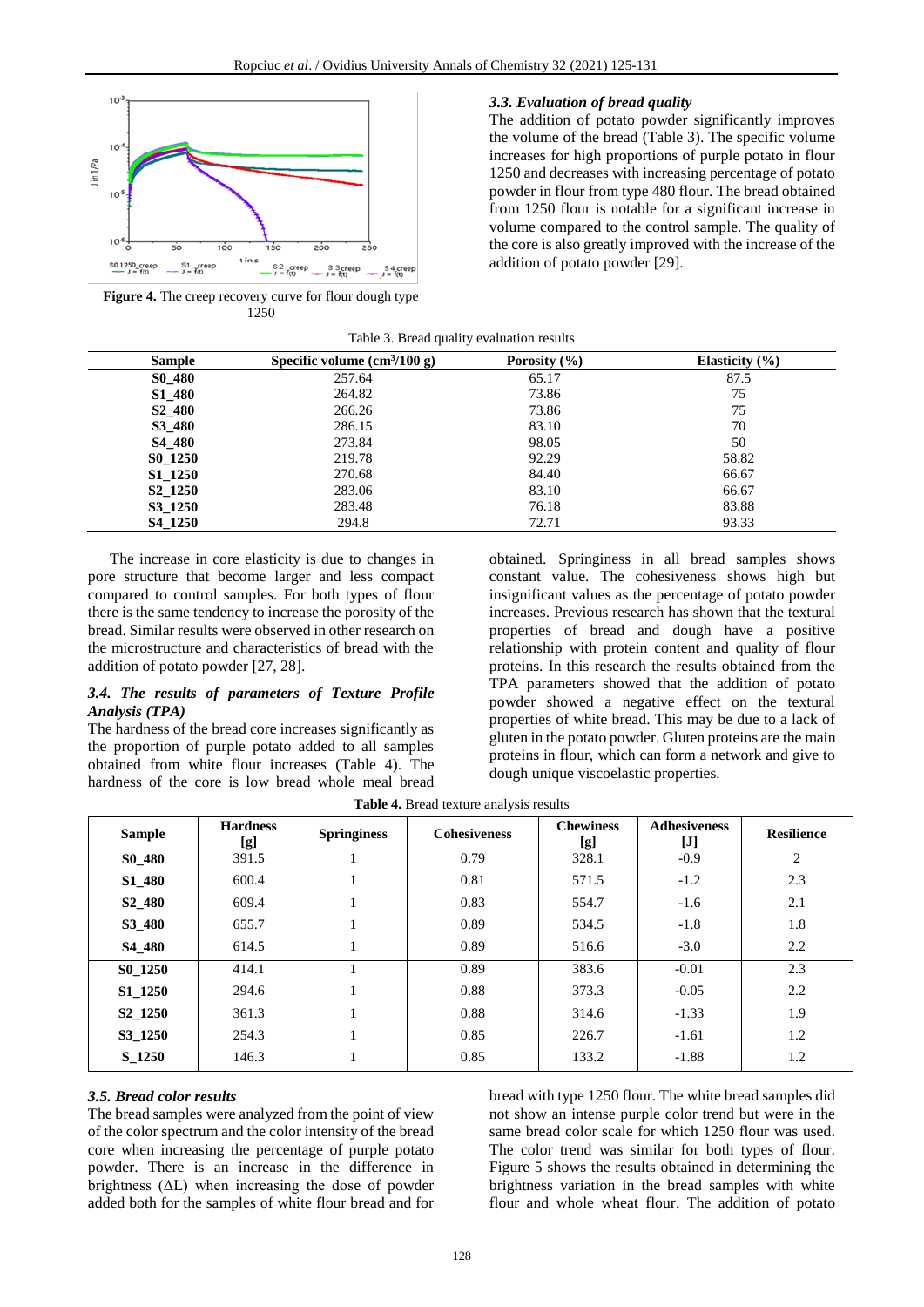powder changes the color of white bread but also significantly influences the whole wheat bread. It is observed that the addition of purple potato powder influences the brightness to a value comparable to that of whole wheat bread.



**Figure 5**. Graphical representation of the brightness of the bread samples

# *3.6. Sensory evaluation of control bread and breads with powder potato purple added*

Findings of the sensory evaluation proposed that samples of bread that were obtained with the addition of 10-20% purple potato powder were assessed with a maximum of 5 points for color, core porosity and shell appearance. The taste of the bread with the addition of 5-10% purple potato powder was assessed with a maximum score, respectively 5 points compared to the control samples. The addition of purple potato powder decreases the brightness value compared to the control samples [33, 34]. According to Gómez et al. [31], increasing the amount of potato powder can enhance the Maillard reaction which could make the crust browner.

#### *3.7. Statistical interpretation on results and statistical correlations*

The graph describing the grouping of textural characteristics using the PCA mix represents the distances between the variable categories in the factor space. The smaller the distance between the variables, the more significant the strength of the connections. On the F2 axis, cohesiveness and adhesiveness are distributed in a strong correlation (0.5), this association describes the texture of the bread with the addition of potatoes. The adhesiveness is noticeable in this bread assortment due to the addition of potatoes and the cohesiveness describes the structure of the bread in section, elastic, without changing its structure at compression.



**Figure 6.** The PCA-mix plot for textural characteristics and dough characteristics

In Figure 7 are represented by a PCA graph the distribution of the bread assortments without the addition of potatoes and with the addition of potatoes in different proportions and the connections between them. The distribution and strength of the connections between the samples is noticeable by the fact that the control sample with 480 flour is distributed differently, the samples with low content of potato powder are associated in separate quadrants and those with powder addition in percentage of 15-20% are distributed in quadrants different. The distance between the bread samples and the distribution in different quadrants indicate significant differences between the sensory and physico-chemical characteristics.



**Figure 7.** Graphic representation of the main components of the bread assortments

# **4. Conclusions**

Addition of purple potato powder to the wheat flour influenced the dough rheological properties and bread quality such as increased the specific volume and porosity. The Alveograph characteristics of the dough showed a decrease in tenacity, extensibility and deformation energy as the percentage of purple potato powder increased and compared to the control sample. Purple potato powder had a pronounced effect on properties of the dough, leads to decreased water absorption and lower extensibility of the dough in comparison with control bread.

The evaluators favorably appreciated the sensory characteristics of the bread with the addition of purple potato powder. The scores obtained for the sensory analysis led to the acceptability of the product by consumers. The color of the bread was of interest to the evaluators and was marked with a maximum score.

In addition, potato purple flour addition improved bread texture analysis, decreases the hardness of the bread as the percentage of purple potato flour increases. Additions of purple potato powder to wheat flour type 480 (at 5-15% level) generally produced bread similar to that obtained from flour type 1250 without any visible deterioration of acceptability.

Therefore, purple potato bread is recommended for its textural and sensory characteristics.

# **Conflict of interest**

Authors declare no conflict of interest.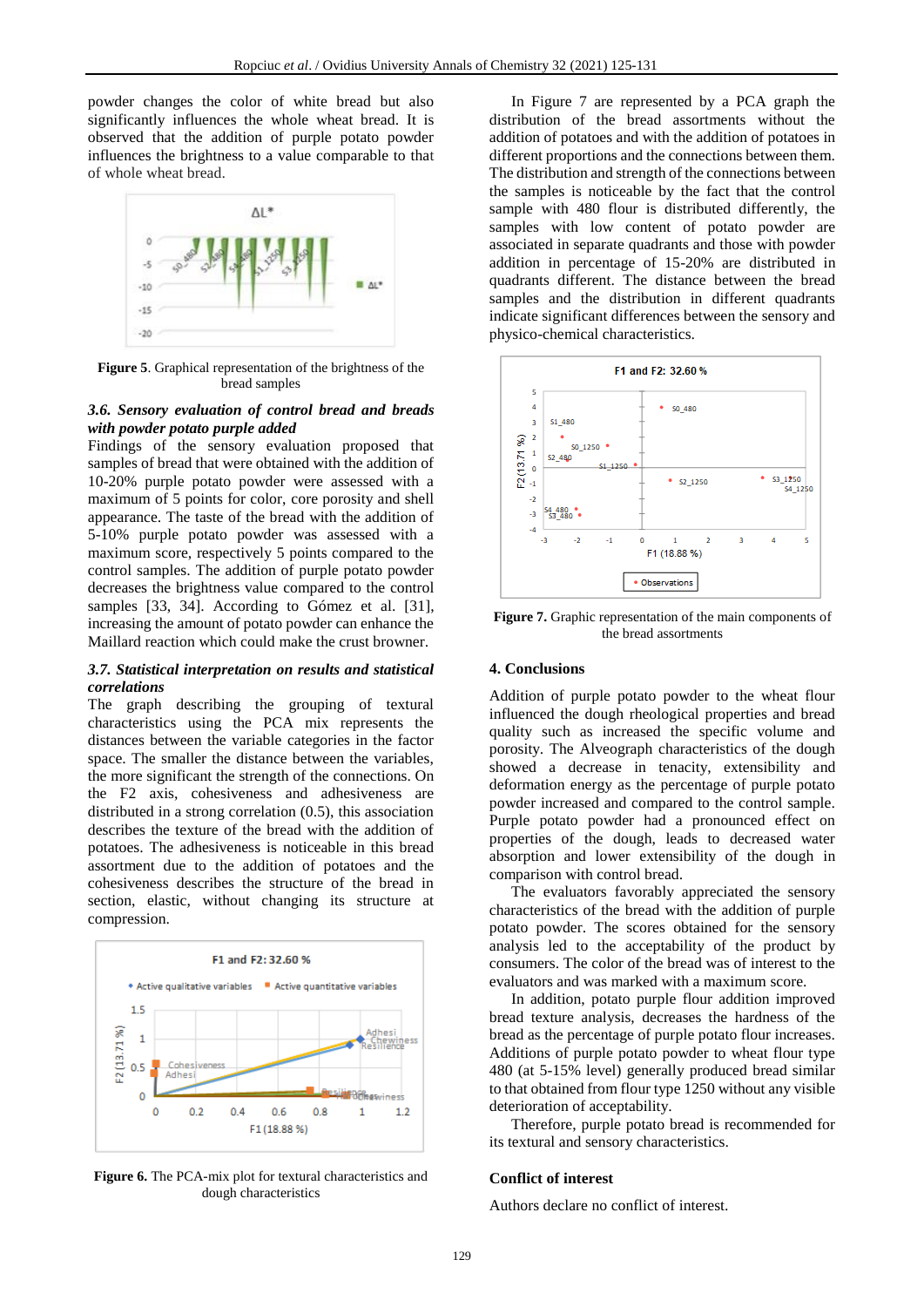### **References**

- [1]. V. Bártová, J. Bárta, A. Brabcová, K. Zdráhal, V. Horáčková, Amino acid composition and nutritional value of four cultivated South American potato species, Journal of Food Composition and Analysis 40 (2015) 78–85.
- [2]. Q.A. Curayag, E.I. Dizon, W.A Hurtada, F. Yildiz, Antioxidant activity, chemical and nutritional properties of raw and processed purple-fleshed sweet potato (*Ipomoea batatas* Lam.), Cogent Food & Agriculture 5 (2019) 1-13.
- [3]. H.W. Kim, J.B. Kim, S.M. Mi, N.C. Lee, Y.M. Chu, S.M. Che, J.H. Kim, S.N. Kim, S.Y. Cho, Y.S. Anthocyanin changes in the Korean purplefleshed sweet potato, Food Chemistry 130 (2012) 966–972
- [4]. I. Aoran, X. Ruoshi, H. Sijia, A. Xiaoyu, H. Yi, W. Chengtao, Y. Sheng, B. Wang, S. Xuewei, H. Jingren, Research advances of purple sweet potato anthocyanins: extraction, identification, stability, bioactivity, application, and biotransformation, Molecules 24 (2019) 24-29.
- [5]. X.L. Liu, T.H Mu, H.N. Sun, M. Zhang, J.W. Chen, Influence of potato flour on dough rheological properties and quality of steamed bread, Journal of Integrative Agriculture 15 (2016) 2666–2676.
- [6]. A. Castañeda-Ovando, M.L. de Pacheco-Hernández, M.E Páez-Hernández, J.A. Rodríguez, C. Galán-Vidal, Chemical studies of anthocyanins: A review, Food Chemistry 113 (2009) 859-871.
- [7]. Z. Long, Z. Linglong, B. K. Xiaofeng, G. Lu, Z. Cunxu, Characterization and comparative study of starches from seven purple sweet potatoes, Food Hydrocolloids 80 (2018) 168-176.
- [8]. I. Suda, F. Ishikawa, M. Hatakeyama, M. Miyawaki, T. Kudo, K. Hirano, A. Ito, O. Yamakawa, S. Horiuchi, Intake of purple sweet potato beverage effects on serum hepatic biomarker levels of healthy adult men with borderline hepatitis, European Journal of Clinical Nutrition 62 (2008) 60–67.
- [9]. Z.F. Zhang, S.H. Fan, Y.L. Zheng, J. Lu, D.M. Wu, Q. Shan, B. Hu, Purple sweet potato color attenuates oxidative stress and inflammatory response induced by D-galactose in mouse liver, Food and Chemical Toxicology 47 (2009) 496– 501.
- [10]. S. Lim, J. Xu, J. Kim, T.Y. Chen, X. Su, J. Standard, E. Carey, J. Griffin, B. Herndon, B. Katz, Role of anthocyanin-enriched purple-fleshed sweet potato P40 in colorectal cancer prevention, Molecular Nutrition & Food Research 57 (2013) 1908–1917.
- [11]. D. M. Santiago, K. Matsushita, T. Noda, K. Tsuboi, D. Yamada, D. Murayama, H. Koaze, H. Yamauchi, Effect of purple sweet potato powder substitution and enzymatic treatments on bread making, Journal of Food Science and Technology 3 (2015)159–65.
- [12]. E. Rodriguez-Sandoval, G. Sandoval, M. Cortes-Rodríguez, Effect of quinoa and potato flours on

the thermomechanical and bread making properties of wheat flour, Brazilian Journal of Chemical Engineering 29 (2012) 503 – 510.

- [13]. A.R. Yadav, M. Guha, R.N. Tharanathan, R.S. Ramteke, Influence of drying conditions on functional properties of potato flour, European Food Research and Technology 22 (2006) 553- 560.
- [14]. G.G. Codina, Influence of flour quality with different extraction ratio on the rheological properties of uniaxial extension induced by the mixolab, Journal of Agroalimentary Processes and Technologie 14 (2008) 119-122.
- [15]. SR ISO 5530-4- Wheat flour (*Triticum aestivum* L.) — Physical characteristics of doughs — Part 4: Determination of rheological properties using an Alveograph, (2002).
- [16]. A. Misra, K. Kulshrestha, Potato flour incorporation in biscuit manufacture, Plant Foods for Human Nutrition 58 (2003) 1-9.
- [17]. P.Ł. Kowalczewski, K. Walkowiak, Ł. Masewicz, O. Bartczak, J. Lewandowicz, P. Kubiak, H.M. Baranowska, Gluten-Free Bread with Cricket Powder—Mechanical Properties and Molecular Water Dynamics in Dough and Ready Product, Foods 8 (2019) 240-252.
- [18]. SR:91- Paine si Produse de Patiserie, Metode de Analiza; ASRO Publisher House: Bucharest, (2007).
- [19]. J. Korus, L. Juszczak, R. Ziobro, M. Witczak, K. Grzelak, M. Sójka, Defatted strawberry and blackcurrant seeds as functional ingredients of gluten-free bread, Journal Texture Studies 43 (2012) 29–39.
- [20]. A. Mondal, A.K. Datta, Bread baking A review, Journal of Food Engineering, 86 (2008) 465–474.
- [21]. S.K. Maktouf, B. Jeddou, C. Moulis, H. Hajji, M. Remaud-Simeon, R. Ellouz-Ghorbel, Evaluation of dough rheological properties and bread texture of pearl millet-wheat flour mix, Journal of Food Science and Technology 53 (2016) 2061–2066.
- [22]. A. Romano, G. Toraldo, S. Cavella, P. Masi, Description of leavening of bread dough with mathematical modelling, Journal of Food Engineering 83 (2007) 142–148.
- [23]. D. Kumar, M. Taihua, M. Mengmei, Effects of potato flour on dough properties and quality of potato-wheat-yogurt pie bread, Nutrition & Food Science 50 (2019) 885-901.
- [24]. S. Hongrui, L. Xiangying, T. Zhigang, F. Jieying, M. Yue, N. Xiping, Y. Zhiqiang, Z. Xianpeng, K. Lining, Influence of Potato Flour on Dough and Steamed Bread Quality and Correlation Analysis, International Journal of Food Engineering 16 (2020) 464–470.
- [25]. N. Asad, X. Zhouyi, L. Qing, X. Hanguo, L. Jing, C. Lei, W. Pengkai, W. Noman, I. Sana, J.M. Regenstein, Effect of wheat flour replacement with potato powder on dough rheology. physiochemical and microstructural properties of instant noodles, Journal of Food Processing and Preservation 43 (2019) 127-138.